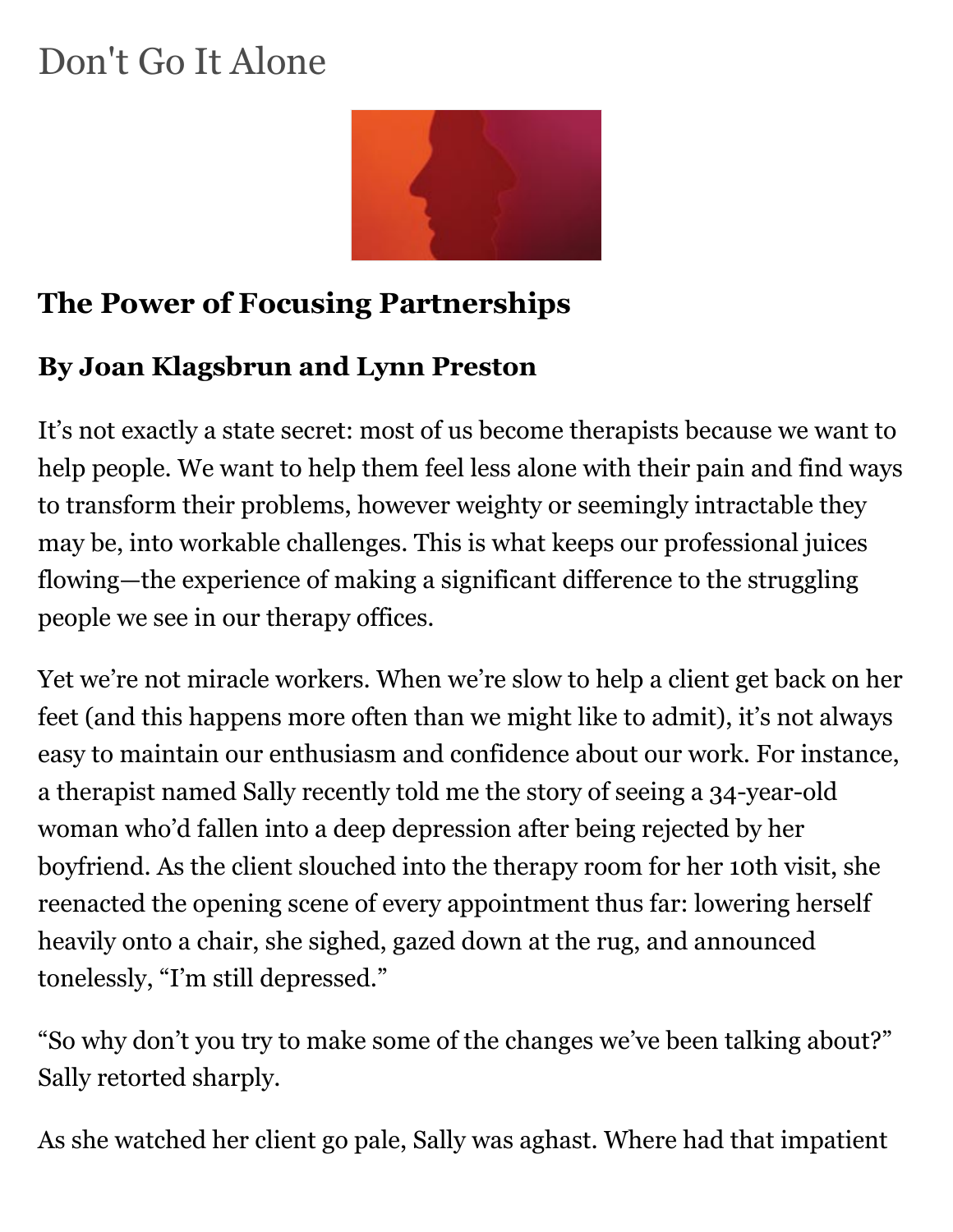tone of voice, so tinged with judgment, come from? It seemed this fed-up discouragement had been building in her for several weeks with this client. Worse, Sally's feelings of ineptitude were beginning to leak into sessions with other hard-to-budge clients. Her capacity for compassion seemed to be shrinking. Now, as she struggled to slow her breathing, a small inner voice whispered, Do I even want to be doing this work anymore?

#### Contacting the Felt Sense

A growing body of research indicates that when we don't feel effective in our work, burnout is likely to follow. Slowly but insistently, we begin to feel heavyhearted and demoralized. Although we may not quite understand the source of our malaise, we know something doesn't feel right. We may even wonder whether we've chosen the wrong profession.

Or maybe we just need a way to freshly grasp what's actually brewing inside us, and use that knowledge to begin to rediscover the energy and excitement that drew us to the therapy profession in the first place. In fact, as long-time clinicians in private practice, the two of us have discovered how to do just that through a process called Focusing partnerships.

Unlike peer supervision, which tends to focus on problem-solving about the client's issues, this two-person encounter emphasizes the clinician's issues, especially those that are still fuzzy or half-formed, not yet able to be verbalized. It lets us dive beneath our cognitive brain into our embodied knowing to find what's actually troubling us, and use that knowledge to recover our zest for our work and our lives.

Focusing partnerships evolved out of Focusing-oriented psychotherapy, developed in the 1960s by University of Chicago philosopher and psychologist Eugene Gendlin. In collaboration with Carl Rogers, Gendlin interviewed hundreds of therapy clients to try to tease out the elements that made for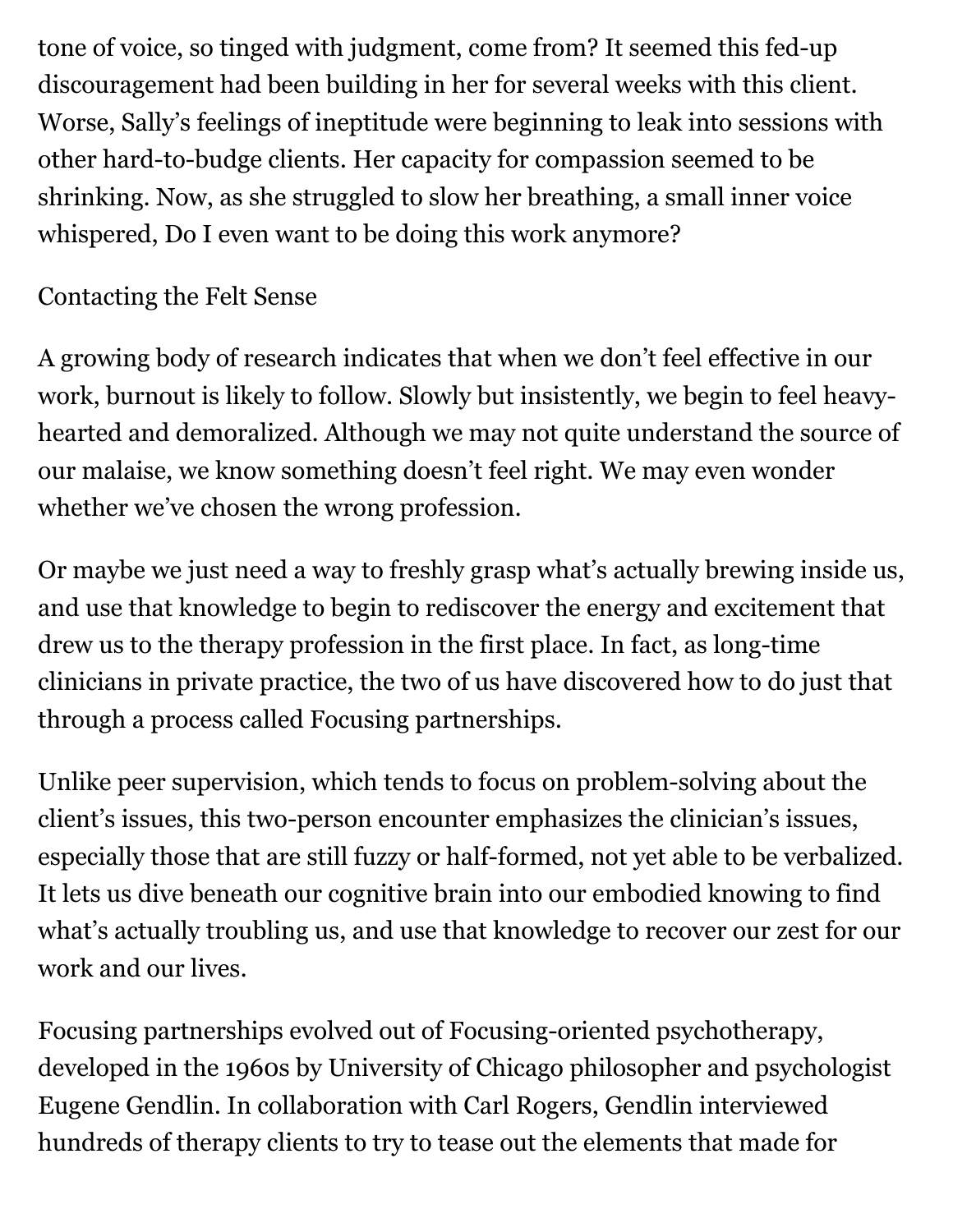successful outcomes. He found that clients who used therapy most effectively were able to make direct contact with their bodily experiences and speak from those deeply felt sensations, rather than only from their rational brains. Gendlin coined the term felt sense to describe this deep, preverbal knowledge or awareness that's not available to the conscious mind. In the arena of clinical burnout, it might show up as the heavy dread in your stomach as a particular client walks into your office, or the jittery flutter in your throat as you ponder how to respond to another client's challenge of "How can this therapy actually help me?"

But the felt sense isn't just a way to get in touch with our experience: it also has the power to gently propel us out of our stuck places and move us forward in our daily lives. Gendlin and Roger's studies further found that when individuals paused and tuned into a bodily sense, they could articulate what had previously been outside their awareness. For example, after contacting a tightening in her throat—and perhaps engaging in a brief conversation with that constricted place—a Focuser might say, "Oh, now I get it. I'm scared about the talk I have to give next week at the conference. I'm afraid I don't know enough about couples therapy and my colleagues will know I'm an impostor."

Even more meaningfully, verbalization of the felt sense naturally produces what Gendlin called a step, a small release and an increase in life energy that moves us in the direction of healing and growth. In this moment, for example, the therapist-cum-lecturer may recognize her long-term struggle with perfectionism in a fresh way—which, in turn, may spur a process of beginning to accept that she doesn't need to be flawless to be competent.

Focusing-oriented psychotherapy got its start as a therapeutic model, but it wasn't long before impromptu Focusing partnerships began to form between therapists, who paired up to support each other in doing this deep work of selfdiscovery. Today, increasing numbers of clinicians are forming Focusing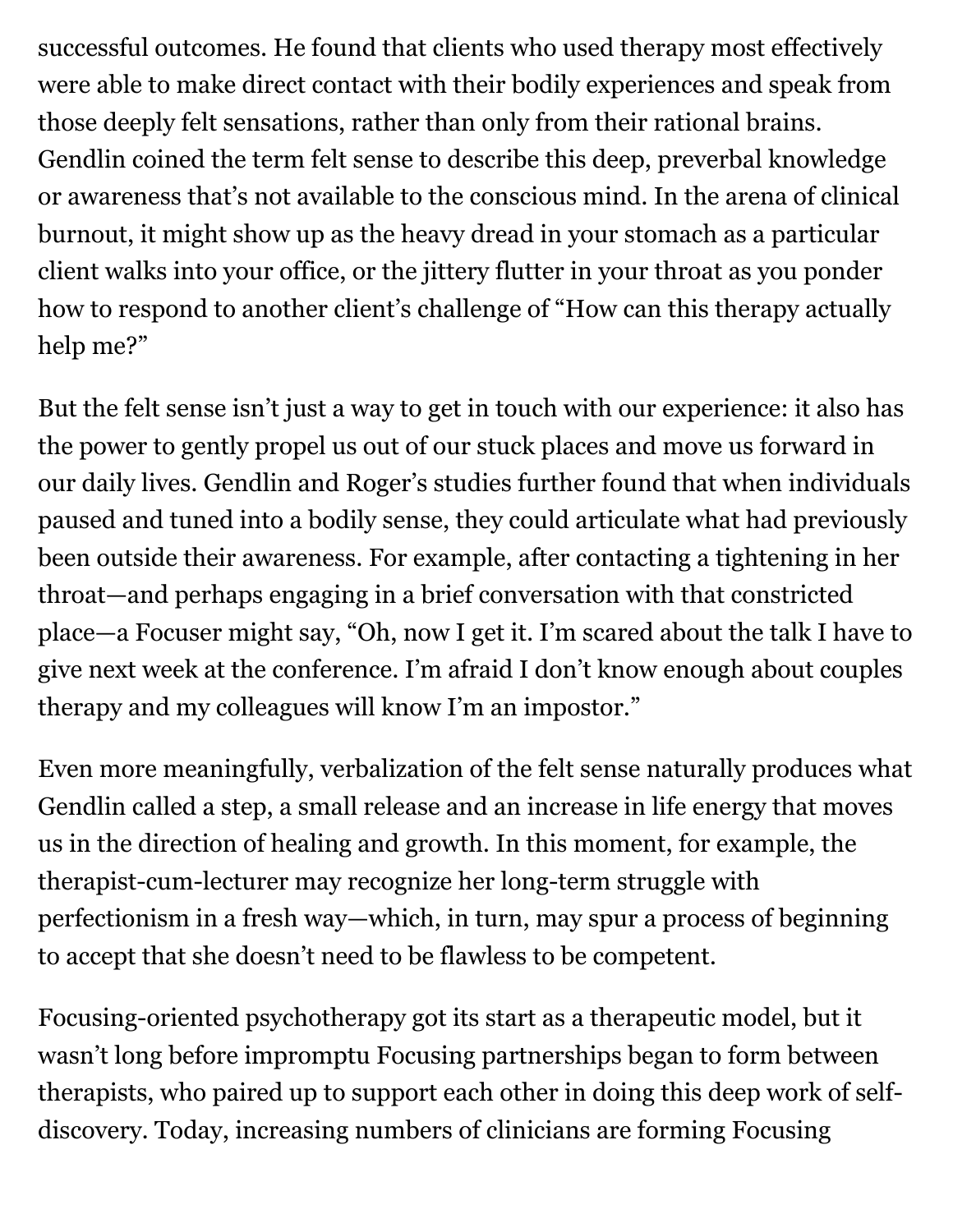partnerships throughout the country and around the world. Typically, participants get together in person, on the phone, or via Skype every week or so. During a session, each individual receives equal time to explore and issue or his or her choice.

In our own experience, the special power of the Focusing partnership is its ability to take us out of the isolation we often experience as we carry the heavy responsibilities inherent in our profession. It's an antidote to the kind of circular thinking we tend to get mired in when we try to figure out everything alone. It lets us feel safe and compassionately attended to as we plunge into parts of ourselves that are still indistinct or unknown.

We sometimes use the process to plumb issues in our personal lives, but we find it equally effective in helping us discover what may be hampering or limiting us in our work. Over and over, our joint Focusing sessions leave us refreshed and renewed, uncovering new possibilities for ourselves that make us more clinically effective and once again enthused about doing psychotherapy.

#### Like Crumpled Newspaper

Liz, a colleague of ours, was feeling anything but enthused as she walked into her peer supervision meeting. "My client Sherry exhausts me," she sighed as she sat down. "But I can't put my finger on why." After Liz described some of Sherry's behavior in recent therapy sessions, two members of the group suggested that Sherry might well have borderline features. They made sound suggestions about establishing clearer boundaries and commiserated with Liz about the challenges of seeing someone with this complex diagnosis.

But Liz felt that something deeper was keeping her feeling ineffective and discouraged by Sherry—something she couldn't yet see clearly or put into words. That evening she called Jack, her Focusing partner of two years, for their regular weekly session.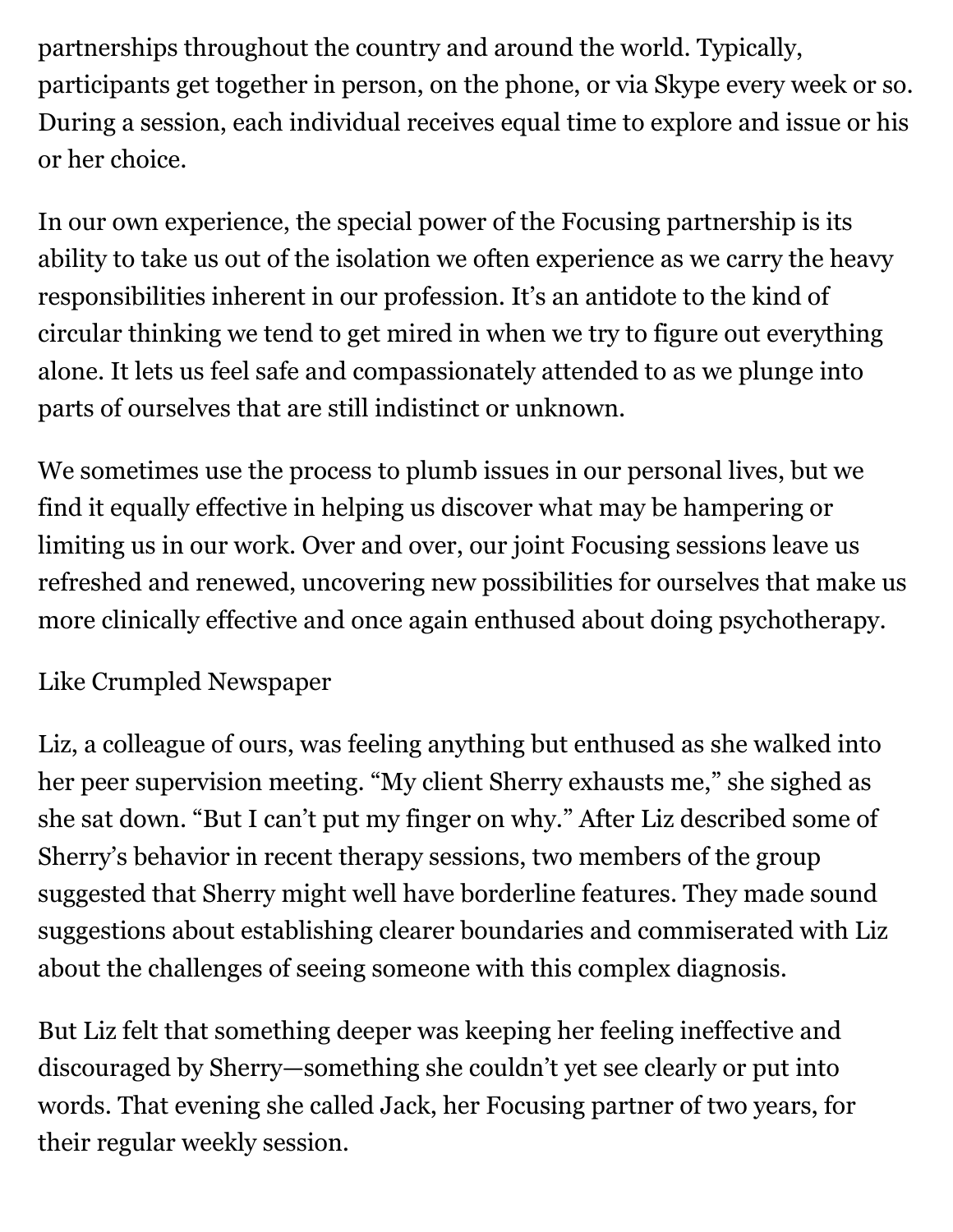After exchanging a few pleasantries, Jack invited Liz to begin the Focusing process. "Take your time sensing into how you feel right now," he said. Liz responded by closing her eyes and taking a few deep breaths. Before long, she noticed a distinct clutching sensation in the center of her stomach.

"It feels tense and tight," she said, still keeping her eyes closed. "I'm so frustrated with my client Sherry, the one I've talked about before. Whenever I think about it, my belly feels like a crumpled newspaper." She placed her hand on her stomach, rubbing it distractedly. "I can't stand this feeling!"

After reflecting back to Liz the clutching sensation in her belly and how it felt like a crumpled newspaper, Jack asked simply, "Is there more?"

Liz was silent for a moment. Then she said, "I guess I'm starting to dread sessions with Sherry because of her chronic lament: My life is unbearable. Therapy isn't working. Fifty minutes isn't enough. Can't you give me a few more minutes? I'm totally exasperated!" Liz exclaimed, surprising herself as the words formed. "Nothing I do is helpful! Everything I say seems to miss the mark."

Slowly and softly, Jack repeated Liz's words back to her. Then he said, "How about if you pause now and see if you can get a felt sense for the whole situation: Sherry's blaming, your own experience of clutching, and the crumpled sensation in your belly that emerges in response?"

After a few moments, Liz took a long breath and nodded. "I keep trying too hard with her," she said. "Trying to no avail. I always feel like I'm failing."

Jack mirrored her. "Something in you feels it has to keep trying and trying, even though it doesn't help," he said. "You're trying too hard with her."

All at once, Liz sat up straight. "Oh, wow," she murmured. "My younger sister!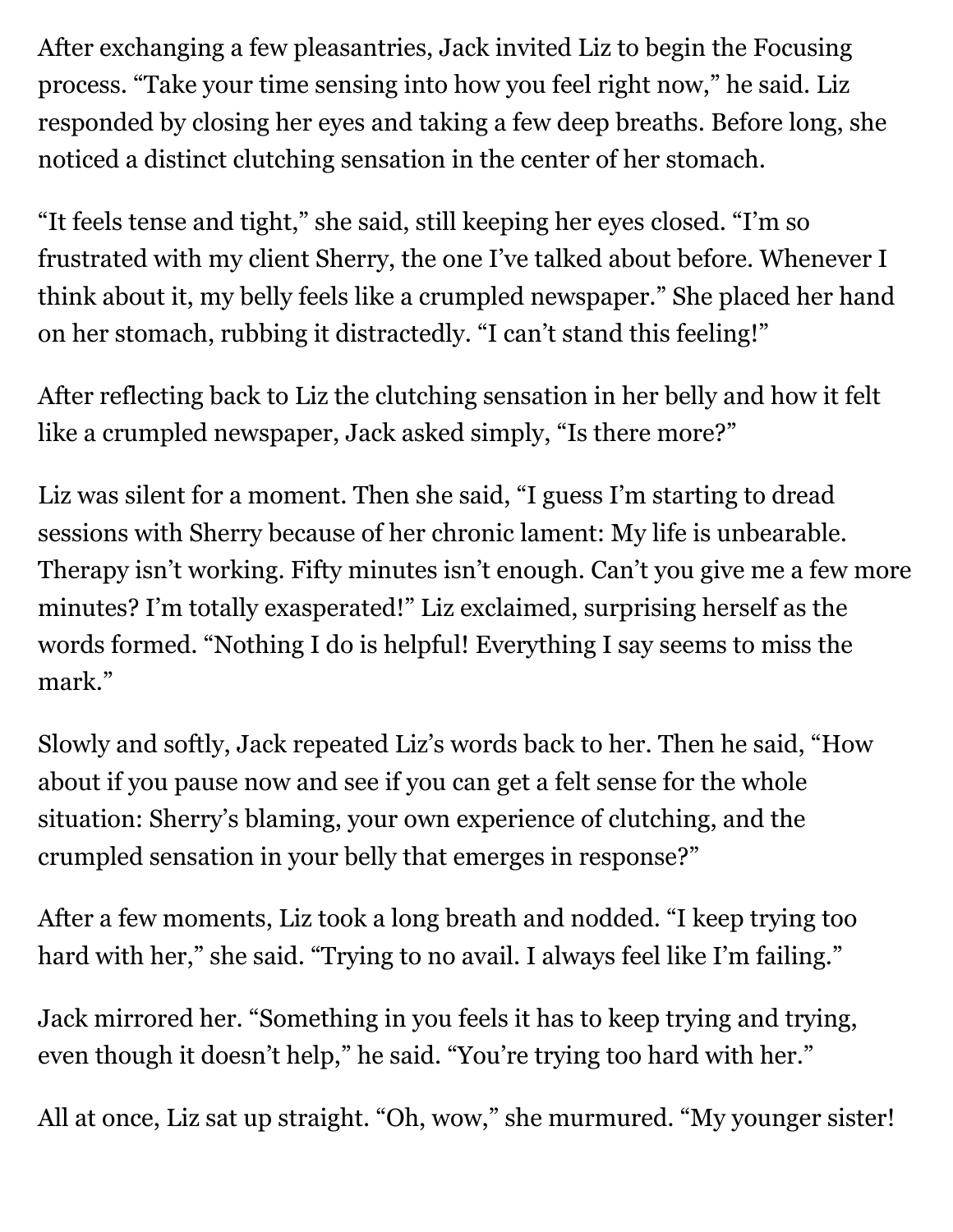She has a lot of problems—with her kids, with her job—and she's always asking me to help her fix things. But nothing I say or do is right. Nothing makes her happy. She always has a reason why something I suggest won't work. All this trying leaves me drained and depleted, crumpled, like yesterday's newspaper."

Jack nodded. "So much of this is familiar, like with your sister," he said. "So much trying, and then the depletion."

Liz nodded, eyes closed.

"Maybe," said Jack, "you could just be with that whole drained, depleted, crumpled sense. Kind of sit next to it and see what it might have to say to you."

Liz paused for several moments, listening inwardly. Then it came to her. "It's telling me to let go and accept what is," she said softly. "I can't save this client or my sister. My urgency about rescuing them gets in the way of being able to connect with either of them." She took a deep, relaxed breath. "Something's shifted," she reported. "I feel lighter." As she opened her eyes, she found herself chuckling softly with relief.

In her next session with Sherry later that week, Liz felt less defeated and more creative in her responses. At one point, Liz responded to Sherry's demands for more time by saying, "Of course you're disappointed and hungry for more. I'm trying to cook us a great dinner, but you've had a lifetime of starvation."

Liz was even able to be playful when Sherry groused, "You check your text messages only once a day, when you know I'm dying to hear back from you sooner?!"

"I'm such a digital dinosaur, you're lucky I can ever figure out how to check my texts at all," Liz joked.

After Sherry left the office at the end of the session, Liz was pleasantly surprised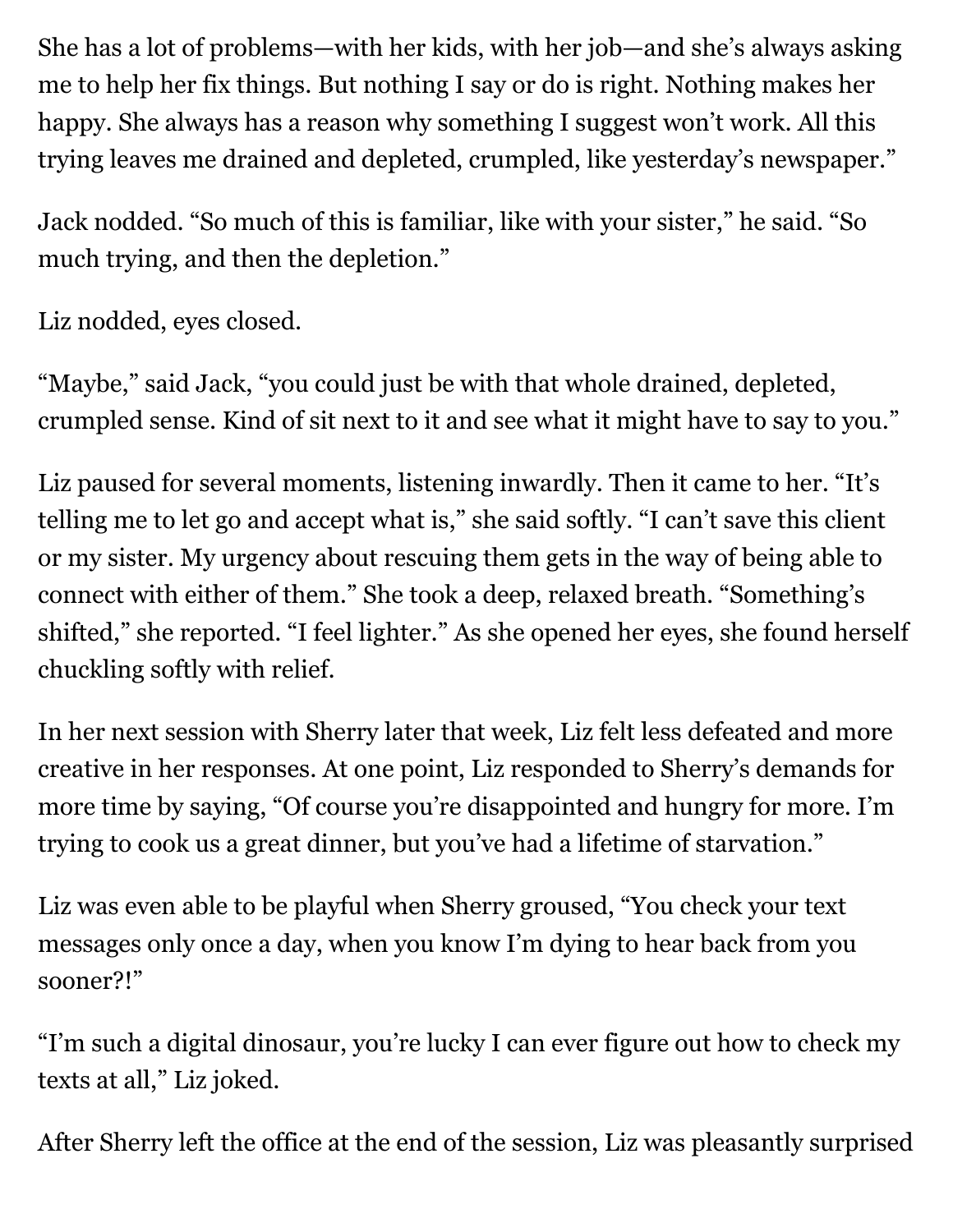to find herself looking forward to seeing her next several clients, rather than sinking into her usual post-Sherry pit of exhaustion and self-reproach.

Honoring the Slow, the Still, the Silent

Looking back on the Focusing session between Liz and Jack, one might ask, "How does the process differ from what happens in ordinary conversation with a trusted friend?" One key difference is the priority placed on giving the Focuser full permission to discover, in real time, a piece of truth that she hasn't yet fully understood—or possibly even known existed.

In ordinary conversation, we tend to report on our problems or our breakthroughs. In the Focusing partnership, we're granted all the time we need to discover them freshly, right then and there. Also, in regular chats, there's usually plenty of supportive side talk, even when one person is in the midst of telling his or her story. We say, "Wow, that must have been excruciating!" or "Great job! I can't believe you were able to pull that off." But in a Focusing partnership, the listener is fully devoted to the Focuser's discovery of self without the intrusion of opinion, interpretation, cheerleading, problem-solving, or commentary of any sort, knowing that the most supportive thing he or she can do is reflect back to the Focuser what she's just said, thereby allowing the Focuser's own words to reverberate more deeply in her body and heart.

Additionally, in the encounter between Focusing partners, silence is viewed as vital to the process. Focusers do productive work when the listener is simply quiet, present, and attuned. In fact, as one Focusing teacher quipped, "Sometimes, the process is about as noisy and exciting as a blade of grass growing." But the grass is growing, and the patient, unobtrusive, attentive presence of the listener is essential to allowing those nascent insights to push through the soil toward the sun.

Someone to Accompany Me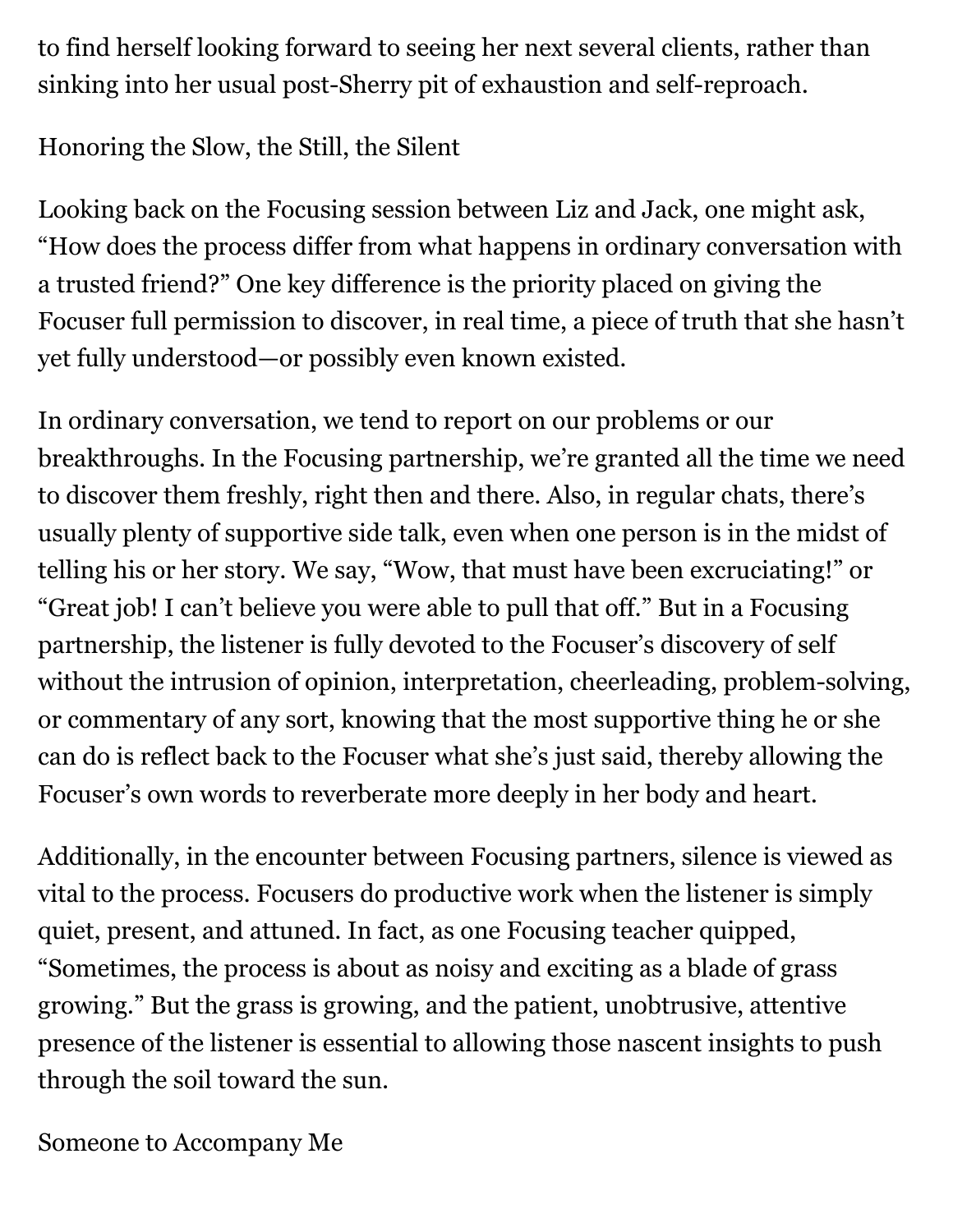As therapists, too many of us go it alone, trying to shoulder our clients' load of expectations, worries, and needs without much opportunity to explore how this work affects our own bodies and spirits. While many of us bring questions about clients to peer supervision, we have little space for exploring our own experience as therapists—what it's like to try to help a sad or furious or hopeless person who may want too much of us, or who may pooh-pooh everything we try, or who may be too discouraged or anxious to risk even small steps toward healing.

Focusing partnerships permit us to feel deeply heard and seen in our own struggles to do the work of psychotherapy, allowing us to investigate how our experiences as clinicians trigger our own veiled vulnerabilities, hopes, and hot buttons. Via this intimate, trustworthy witnessing by a member of our own professional tribe, we feel safe enough to dive straight into our body's wisdom for fresh insight about our stuck places and how we might free ourselves from them. This committed, heart-centered connection with another therapist—a comrade-in-arms who knows in spades the difficulties as well as the delights of the work, and who steadfastly roots for us in our work of self-discovery and renewal—may be our most potent antidote to burnout. If we encounter each other regularly with the aim of uncovering our truth, one day, unbidden, a thought may arise: *Ah, yes, now I remember.* This *is why I do therapy*.

*Joan Klagsbrun, PhD, is a practicing psychologist who's presented Focusing to psychotherapists internationally for more than three decades. She teaches at Lesley University and is the creator of the CD* Focusing: Listening to the Deeper Self *and the DVD* A Focusing Approach to Life-Changing Illness. *Contact: joanklag@mac.com. To learn more about Focusing partnerships as a tool for self-care, you can contact the authors.*

*Lynn Preston, MA, MS, LP, is the founding director of the Experiential Psychotherapy Project. She's a faculty member of the Institute of*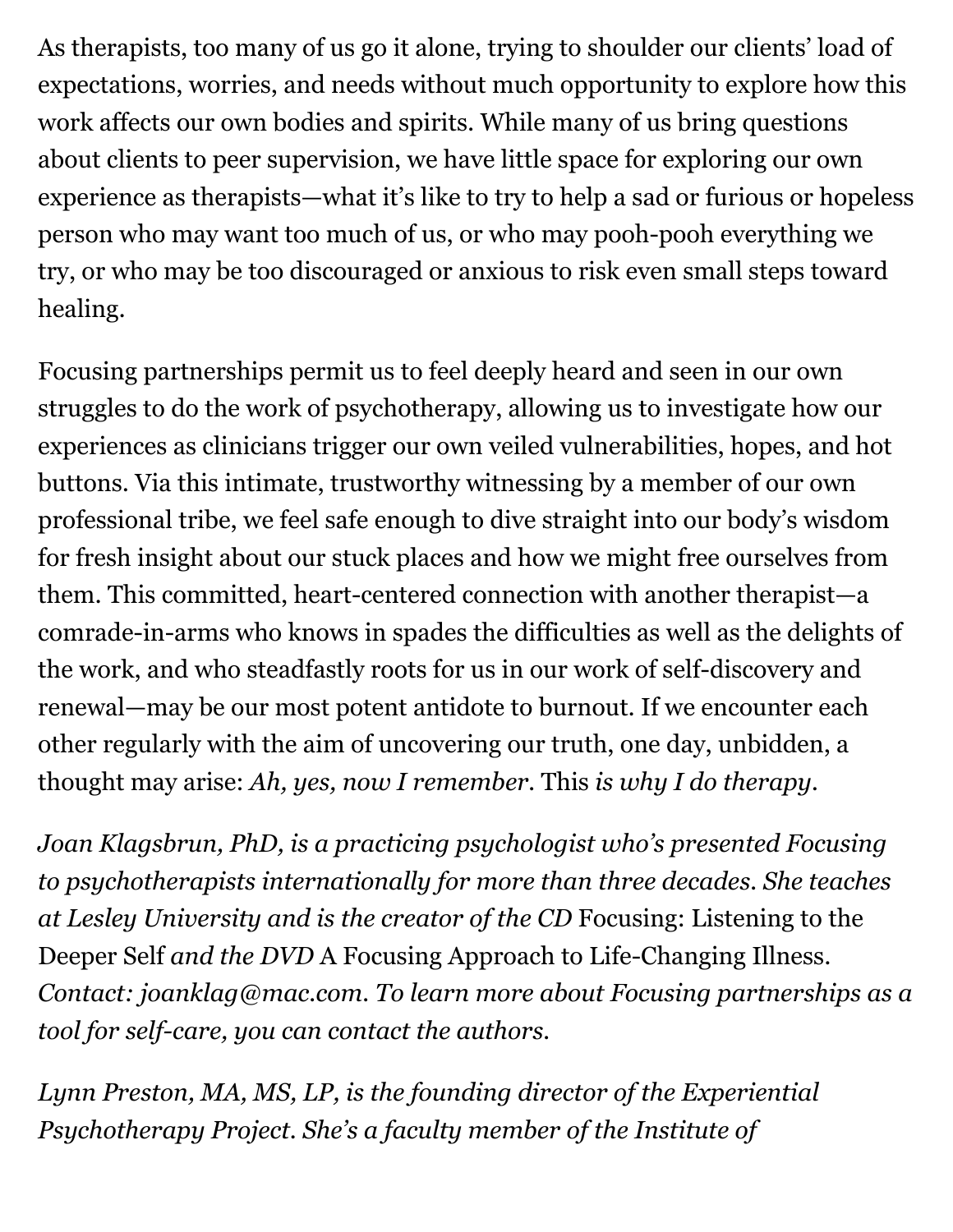*Contemporary Psychotherapy, New York City, and has written and presented internationally on the integration of Gendlin's Focusing and Relational Self psychology. Contact: lynpres@aol.com.*

**Tell us what you think** about this article by emailing letters@psychnetworker.org. Want to earn CE credits for reading it? Visit our website and take the Networker CE Quiz.

## **What Makes a Focusing Partnership Work?**

**Go with the Focuser's flow.** A key quality in a successful Focusing partnership is a commitment to generative listening. This means that the listener is there to understand, not advise or direct. When the Focuser finishes a thought, and after a sufficient pause, the listener simply mirrors his partner. (Usually, a few evocative words will suffice.) This allows the movement of the session to flow directly from the speaker's felt sense, rather than from the listener's agenda. In the session we describe in the article, Jack did this when he said to Liz, "Something in you feels it has to keep trying and trying, even though it doesn't help." When the Focuser hears her own words, she begins to discover for herself the deeper meanings of her felt sense, and what might help her to address her issue more effectively.

**Share the time.** During each Focusing partnership session, be sure to share time equally so that each person has a chance to both accompany and be heard by the other. The equal-time rule not only keeps the partnership from becoming asymmetrical, but also builds resourcefulness. When you feel submerged by your own issues and are tempted to talk overtime (especially when your partner assures you that he's doing just fine this week), you could miss the chance to experience the satisfaction and empowerment of helping your partner move forward.

**Use questions sparingly.** During the Focusing process, an occasional open-